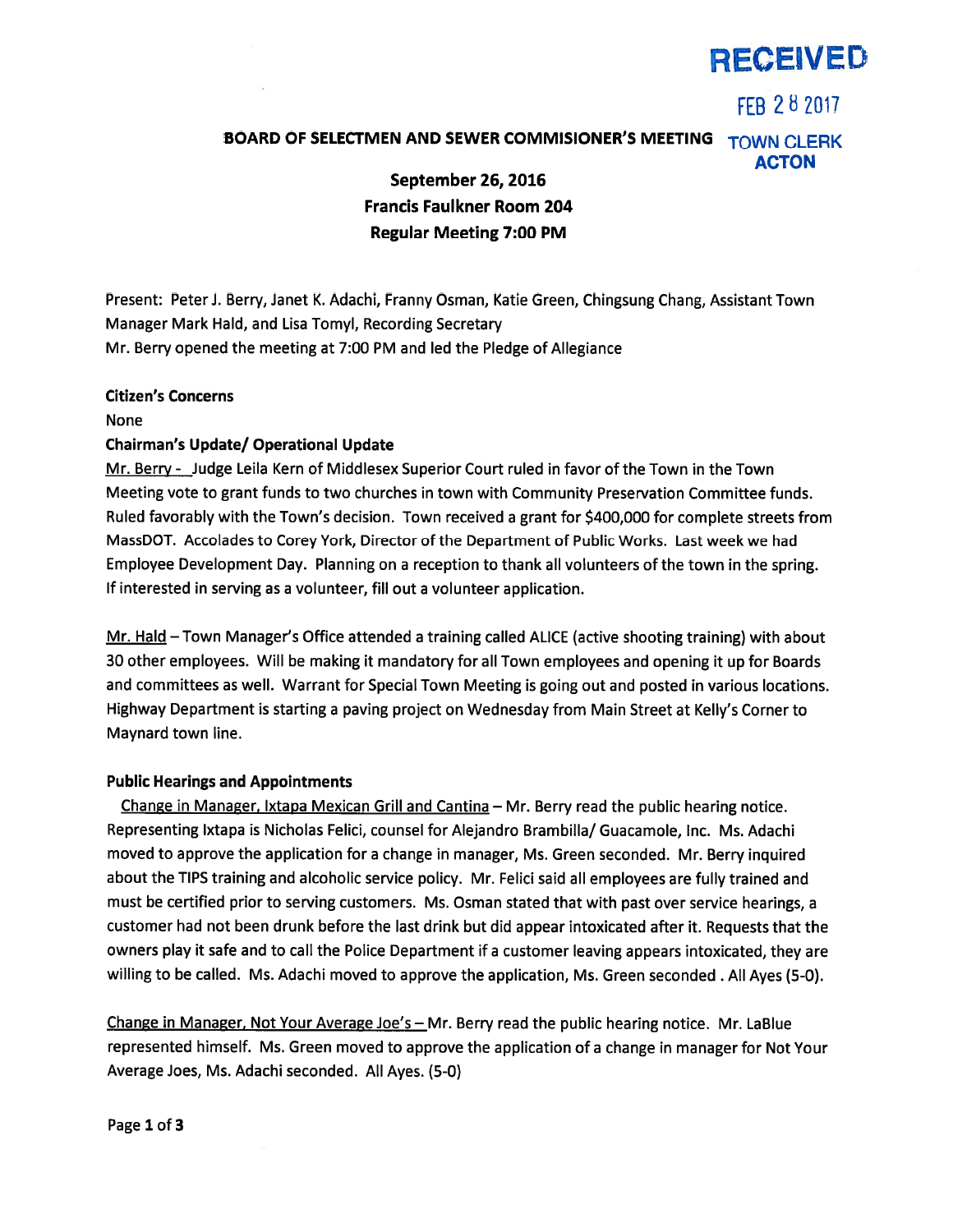Update on Early Voting, Acton Town Clerk - Eva Szkaradek gave a brief overview regarding the new early voting policy that will make it easier for all voters to cast their ballot. Ms. Green asked if all the early voting dates are being staffed by volunteers or town staff— Ms. Szkaradek stated they are being staffed by election workers. If people come in to vote early then they will not be able to vote on the actual Presidential Election on November  $8<sup>th</sup>$ . Ms. Osman wondered about providing transportation on the weekend dates if people with disabilities require it and can only make the weekend for early voting.

Acton Nursing Services (ANS) Final Report - Acton Nursing Services Task Force (ANSTF) Chair Charlie Kadlec presented the final repor<sup>t</sup> of the ANSTF. Recommendation is to create <sup>a</sup> permanen<sup>t</sup> standing committee to suppor<sup>t</sup> ANS and to increase awareness of ANS and to continue to provide accurate factual information about ANS. Upon acceptance of the Board of Selectmen, if task is complete the recommendation is to disband. Ms. Adachi thanked the ANSIF for all their hard work and questioned about what the admissions were from - hospitals or to ANS. Mr. Kadlec stated to ANS. Ms. Green had no questions but wanted to thank the ANSTF for all their work. Mr. Berry wondered if there was <sup>a</sup> way to track patient information without violating patient privacy laws. Mr. Kadlec has had conversations before about it and the short answer was no. Mr. Berry stated affirmative suppor<sup>t</sup> from all Board members. Ms. Green moved to accep<sup>t</sup> final repor<sup>t</sup> from ANSTF, Mr. Chang second. All Ayes (5-0). ANSTF is recognized as dissolved.

Comprehensive 4DB Plan, Martin Street — Mr. Mark Gallagher representing the development Seal Harbor, LLC gave <sup>a</sup> brief presentation of the plans for the location known as 31-39-45 Martin Street. Ms. Green questioned about the <sup>3</sup> historic homes currently there and keeping them where they are. Mr. Gallagher stated that he currently <sup>p</sup>lans on keeping them however there is water damage and mold on the inside (of one of the homes) and not in stable condition to move. The other two homes are in pretty good shape and one has <sup>a</sup> barn with it which would be moved as well. Concerns about flooding in the area — <sup>a</sup> flood study has not been done yet, but is having <sup>a</sup> company coming out in about <sup>4</sup> days for <sup>a</sup> flood <sup>p</sup>lain study. Some par<sup>t</sup> of the Martin St. sidewalk is from the original development and neighbors are requesting to keep par<sup>t</sup> of the historic stone sidewalk. Mr. Chang had no questions. Ms. Osman appreciative of <sup>8</sup> more affordable units, but disappointed that it seems they squeeze<sup>d</sup> in as many as possible. Wanted to know if there is comment from the Fire Department regarding the driveways. Mr. Gallagher just met with staff for <sup>a</sup> second time. Ms. Adachi thanked Mr. Gallagher for going through this process and commented on the percentage of wetland and has concerns with storm water runoff and flooding. Likes suggestion of Acton Community Housing Comm. requesting hiring an engineer. Moving the existing homes to the front is <sup>a</sup> goo<sup>d</sup> compromise. Ms. Adachi to draft <sup>a</sup> letter with questions and comments for the developer.

Shuyu Lee - Skyline Drive – With affordable Housing increases in town, do the 40B affordable units get offered to Town employees? Nancy Tavernier explained about the process with Mass Housing to <sup>g</sup>ive preference to residents and offer to town employees.

Ann Forbes – Martin Street – The neighborhood is concerned about what happens to the three existing houses. That is what makes the difference between something having <sup>a</sup> hope of fitting into the Page 2 of 3